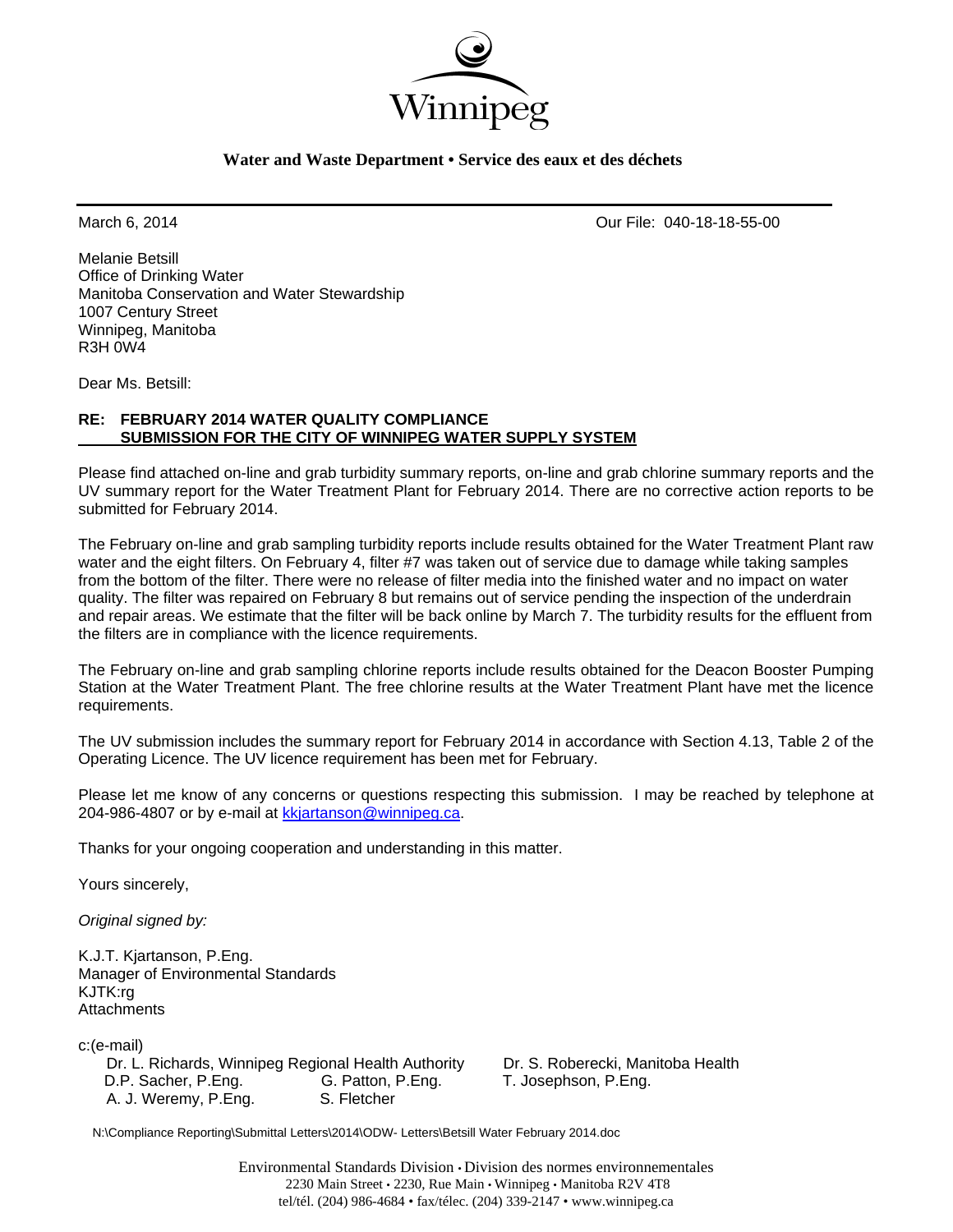

### CITY OF WINNIPEG CITY OF WINNIPEG<br>WATER AND WASTE DEPARTMENT<br>FNVIRONMENTAL STANDARDS DIVISIO ENVIRONMENTAL STANDARDS DIVISION

# **WATER TREATMENT PLANT TURBIDITY GRAB MONITORING REPORT**

| Water System Code: 252.00                                |                  |           |                 |                        |           |           |                     |                     |                     |  |  |  |  |
|----------------------------------------------------------|------------------|-----------|-----------------|------------------------|-----------|-----------|---------------------|---------------------|---------------------|--|--|--|--|
| Licence No. PWS-09-412 A                                 |                  |           |                 | <b>Turbidity (NTU)</b> |           |           |                     |                     |                     |  |  |  |  |
| <b>Date</b>                                              | <b>Raw Water</b> | Filter 1  | <b>Filter 2</b> | Filter 3               | Filter 4  | Filter 5  | Filter <sub>6</sub> | Filter <sub>7</sub> | Filter <sub>8</sub> |  |  |  |  |
| 01-Feb-2014                                              | <b>NA</b>        | <b>NA</b> | <b>NA</b>       | <b>NA</b>              | <b>NA</b> | <b>NA</b> | <b>NA</b>           | <b>NA</b>           | <b>NA</b>           |  |  |  |  |
| 02-Feb-2014                                              | <b>NA</b>        | <b>NA</b> | <b>NA</b>       | NA                     | <b>NA</b> | <b>NA</b> | <b>NA</b>           | <b>NA</b>           | <b>NA</b>           |  |  |  |  |
| 03-Feb-2014                                              | 0.68             | 0.11      | 0.15            | 0.09                   | 0.11      | 0.09      | 0.09                | 0.09                | 0.09                |  |  |  |  |
| 04-Feb-2014                                              | 0.71             | 0.11      | 0.18            | 0.13                   | 0.10      | 0.12      | 0.13                | OL                  | 0.11                |  |  |  |  |
| 05-Feb-2014                                              | 0.59             | 0.12      | 0.11            | 0.13                   | 0.08      | 0.11      | 0.13                | OL                  | 0.09                |  |  |  |  |
| 06-Feb-2014                                              | 0.73             | 0.12      | 0.08            | 0.07                   | 0.08      | 0.10      | 0.07                | OL                  | 0.10                |  |  |  |  |
| 07-Feb-2014                                              | 0.64             | 0.06      | 0.06            | 0.09                   | 0.05      | 0.09      | 0.08                | OL                  | 0.08                |  |  |  |  |
| 08-Feb-2014                                              | <b>NA</b>        | NA.       | NA              | ΝA                     | NA        | NA        | NA                  | ΝA                  | NA.                 |  |  |  |  |
| 09-Feb-2014                                              | <b>NA</b>        | <b>NA</b> | <b>NA</b>       | <b>NA</b>              | <b>NA</b> | <b>NA</b> | <b>NA</b>           | <b>NA</b>           | <b>NA</b>           |  |  |  |  |
| 10-Feb-2014                                              | 0.46             | 0.08      | 0.15            | 0.08                   | 0.05      | 0.20      | 0.07                | OL.                 | 0.19                |  |  |  |  |
| 11-Feb-2014                                              | 0.47             | 0.07      | 0.05            | 0.12                   | 0.08      | 0.23      | 0.05                | OL                  | 0.07                |  |  |  |  |
| 12-Feb-2014                                              | 0.44             | 0.08      | 0.06            | 0.08                   | 0.07      | 0.06      | 0.07                | OL                  | 0.11                |  |  |  |  |
| 13-Feb-2014                                              | 0.46             | 0.07      | 0.10            | 0.08                   | 0.06      | 0.06      | 0.08                | OL                  | 0.10                |  |  |  |  |
| 14-Feb-2014                                              | 0.60             | 0.06      | 0.05            | 0.09                   | 0.06      | 0.06      | 0.07                | OL                  | 0.15                |  |  |  |  |
| 15-Feb-2014                                              | <b>NA</b>        | <b>NA</b> | <b>NA</b>       | NA                     | <b>NA</b> | <b>NA</b> | ΝA                  | <b>NA</b>           | <b>NA</b>           |  |  |  |  |
| 16-Feb-2014                                              | <b>NA</b>        | <b>NA</b> | <b>NA</b>       | <b>NA</b>              | <b>NA</b> | <b>NA</b> | <b>NA</b>           | <b>NA</b>           | <b>NA</b>           |  |  |  |  |
| 17-Feb-2014                                              | 0.35             | 0.09      | 0.12            | 0.12                   | 0.11      | 0.06      | 0.09                | OL                  | 0.18                |  |  |  |  |
| 18-Feb-2014                                              | 0.44             | 0.10      | 0.06            | OL                     | 0.09      | 0.12      | 0.08                | OL                  | 0.10                |  |  |  |  |
| 19-Feb-2014                                              | 0.36             | 0.07      | 0.06            | 0.10                   | 0.07      | 0.06      | 0.06                | OL                  | 0.11                |  |  |  |  |
| 20-Feb-2014                                              | 0.39             | 0.19      | 0.20            | 0.15                   | 0.13      | 0.16      | 0.12                | OL                  | 0.11                |  |  |  |  |
| 21-Feb-2014                                              | 0.81             | 0.16      | 0.11            | 0.10                   | 0.07      | 0.09      | 0.12                | OL                  | 0.11                |  |  |  |  |
| 22-Feb-2014                                              | <b>NA</b>        | <b>NA</b> | <b>NA</b>       | <b>NA</b>              | <b>NA</b> | <b>NA</b> | <b>NA</b>           | <b>NA</b>           | <b>NA</b>           |  |  |  |  |
| 23-Feb-2014                                              | <b>NA</b>        | <b>NA</b> | <b>NA</b>       | <b>NA</b>              | <b>NA</b> | <b>NA</b> | <b>NA</b>           | <b>NA</b>           | <b>NA</b>           |  |  |  |  |
| 24-Feb-2014                                              | 0.33             | 0.07      | 0.07            | 0.08                   | 0.10      | 0.09      | 0.07                | OL                  | <b>NR</b>           |  |  |  |  |
| 25-Feb-2014                                              | 0.31             | 0.15      | 0.09            | 0.16                   | 0.15      | 0.09      | 0.09                | OL                  | 0.18                |  |  |  |  |
| 26-Feb-2014                                              | 0.28             | 0.11      | 0.09            | 0.10                   | 0.10      | 0.15      | 0.08                | OL                  | 0.12                |  |  |  |  |
| 27-Feb-2014                                              | 0.58             | 0.18      | 0.11            | 0.17                   | 0.13      | 0.16      | 0.17                | OL                  | 0.13                |  |  |  |  |
| 28-Feb-2014                                              | 0.36             | 0.19      | 0.16            | 0.26                   | 0.10      | 0.14      | 0.10                | OL                  | 0.15                |  |  |  |  |
| Total number of measurements taken, A:                   |                  | 20        | 20              | 19                     | 20        | 20        | 20                  | $\mathbf{1}$        | 19                  |  |  |  |  |
| <b>Turbidity Standard for Monitoring Location (NTU):</b> |                  | 0.30      | 0.30            | 0.30                   | 0.30      | 0.30      | 0.30                | 0.30                | 0.30                |  |  |  |  |
| Number of measurements meeting standard, B:              |                  | 20        | 20              | 19                     | 20        | 20        | 20                  | $\mathbf{1}$        | 19                  |  |  |  |  |
| Compliance with Turbidity Standard, C= B/A X 100%:       |                  | 100%      | 100%            | 100%                   | 100%      | 100%      | 100%                | 100%                | 100%                |  |  |  |  |

NS: No Sample NA: Not Analyzed OL: Off-Line NR: No Results

There was no result for filter 8 on February 24 due to a technician error.

Printed From : N:\WQ Data\Routine Water Quality\2014\Turbidity.xls

**Comments: Report Compiled By: K. Wazny**

**Approved in LIMS By: S. Fletcher/A. Vanderstel**

Date Approved: 4-Mar-14

File: WQR3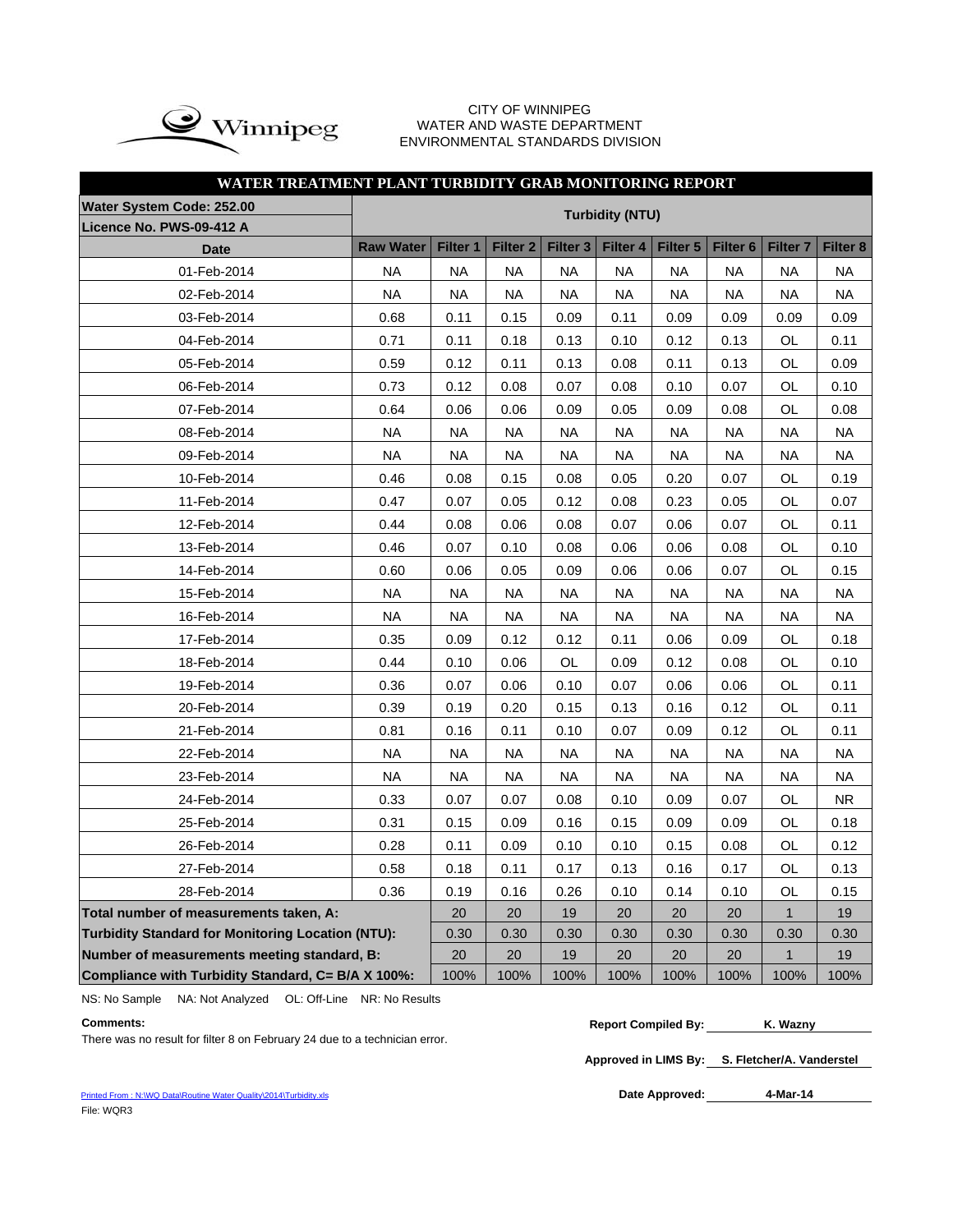

# **CITY OF WINNIPEG**

Water System Code: **252.00**

### WATER AND WASTE DEPARTMENTWATER SERVICES DIVISION

Licence Number: **PWS-09-412 A**

| WATER TREATMENT PLANT TURBIDITY ON-LINE MONITORING REPORT |  |
|-----------------------------------------------------------|--|
|                                                           |  |
|                                                           |  |
|                                                           |  |

|                                                     | February 2014 Turbidity (NTU)          |      |      |           |      |           |      |           |           |        |      |           |      |           |           |           |      |           |
|-----------------------------------------------------|----------------------------------------|------|------|-----------|------|-----------|------|-----------|-----------|--------|------|-----------|------|-----------|-----------|-----------|------|-----------|
|                                                     |                                        | Raw  |      | Filter #1 |      | Filter #2 |      | Filter #3 | Filter #4 |        |      | Filter #5 |      | Filter #6 |           | Filter #7 |      | Filter #8 |
|                                                     | Date                                   | Avg  | Avg  | Max       | Avg  | Max       | Avg  | Max       | Avg       | Max    | Avg  | Max       | Avg  | Max       | Avg       | Max       | Avg  | Max       |
|                                                     | 1/02/2014                              | 0.71 | 0.05 | 0.15      | 0.05 | 0.14      | 0.02 | 0.04      | 0.04      | 0.15   | 0.05 | 0.08      | 0.08 | 0.15      | 0.05      | 0.11      | 0.01 | 0.03      |
|                                                     | 2/02/2014                              | 0.70 | 0.05 | 0.08      | 0.07 | 0.09      | 0.03 | 0.10      | 0.07      | 0.11   | 0.03 | 0.13      | 0.04 | 0.12      | 0.03      | 0.11      | 0.03 | 0.18      |
|                                                     | 3/02/2014                              | 0.69 | 0.06 | 0.13      | 0.07 | 0.15      | 0.01 | 0.14      | 0.03      | 0.11   | 0.02 | 0.04      | 0.05 | 0.09      | 0.02      | 0.03      | 0.01 | 0.14      |
|                                                     | 4/02/2014                              | 0.68 | 0.04 | 0.09      | 0.06 | 0.24      | 0.01 | 0.03      | 0.03      | 0.09   | 0.03 | 0.11      | 0.04 | 0.09      | 0.00      | 0.02      | 0.01 | 0.01      |
|                                                     | 5/02/2014                              | 0.68 | 0.03 | 0.05      | 0.07 | 0.08      | 0.01 | 0.05      | 0.04      | 0.07   | 0.02 | 0.07      | 0.03 | 0.08      | OL        | OL        | 0.01 | 0.07      |
|                                                     | 6/02/2014                              | 0.66 | 0.04 | 0.09      | 0.06 | 0.12      | 0.01 | 0.01      | 0.03      | 0.09   | 0.02 | 0.03      | 0.04 | 0.05      | OL        | OL        | 0.01 | 0.10      |
|                                                     | 7/02/2014                              | 0.64 | 0.03 | 0.06      | 0.05 | 0.10      | 0.01 | 0.02      | 0.02      | 0.05   | 0.02 | 0.04      | 0.03 | 0.05      | OL        | OL        | 0.01 | 0.01      |
|                                                     | 8/02/2014                              | 0.62 | 0.04 | 0.07      | 0.06 | 0.08      | 0.01 | 0.02      | 0.03      | 0.05   | 0.01 | 0.03      | 0.03 | 0.05      | OL        | OL        | 0.01 | 0.04      |
|                                                     | 9/02/2014                              | 0.60 | 0.05 | 0.11      | 0.06 | 0.08      | 0.03 | 0.13      | 0.03      | 0.06   | 0.01 | 0.04      | 0.03 | 0.04      | OL        | OL        | 0.01 | 0.03      |
|                                                     | 10/02/2014                             | 0.57 | 0.03 | 0.09      | 0.03 | 0.25      | 0.04 | 0.09      | 0.02      | 0.05   | 0.01 | 0.03      | 0.03 | 0.05      | OL        | OL        | 0.01 | 0.07      |
|                                                     | 11/02/2014                             | 0.54 | 0.03 | 0.06      | 0.00 | 0.02      | 0.04 | 0.13      | 0.02      | 0.04   | 0.01 | 0.04      | 0.01 | 0.04      | OL        | OL        | 0.01 | 0.03      |
|                                                     | 12/02/2014                             | 0.52 | 0.03 | 0.04      | 0.00 | 0.01      | 0.04 | 0.17      | 0.02      | 0.05   | 0.01 | 0.05      | 0.01 | 0.02      | OL        | OL        | 0.01 | 0.01      |
|                                                     | 13/02/2014                             | 0.49 | 0.03 | 0.06      | 0.01 | 0.11      | 0.05 | 0.16      | 0.02      | 0.04   | 0.01 | 0.02      | 0.02 | 0.04      | OL        | OL        | 0.01 | 0.04      |
|                                                     | 14/02/2014                             | 0.47 | 0.03 | 0.06      | 0.00 | 0.02      | 0.04 | 0.12      | 0.02      | 0.03   | 0.01 | 0.05      | 0.01 | 0.03      | OL        | OL        | 0.01 | 0.11      |
|                                                     | 15/02/2014                             | 0.44 | 0.03 | 0.04      | 0.01 | 0.01      | 0.04 | 0.07      | 0.02      | 0.05   | 0.01 | 0.04      | 0.01 | 0.05      | OL        | OL        | 0.01 | 0.05      |
|                                                     | 16/02/2014                             | 0.42 | 0.04 | 0.05      | 0.01 | 0.02      | 0.04 | 0.08      | 0.02      | 0.05   | 0.01 | 0.05      | 0.02 | 0.02      | OL        | <b>OL</b> | 0.01 | 0.19      |
|                                                     | 17/02/2014                             | 0.41 | 0.03 | 0.07      | 0.02 | 0.05      | 0.07 | 0.27      | 0.02      | 0.08   | 0.02 | 0.03      | 0.02 | 0.05      | OL        | <b>OL</b> | 0.01 | 0.01      |
|                                                     | 18/02/2014                             | 0.39 | 0.04 | 0.17      | 0.02 | 0.06      | 0.04 | 0.16      | 0.02      | 0.04   | 0.02 | 0.06      | 0.02 | 0.05      | <b>OL</b> | <b>OL</b> | 0.01 | 0.04      |
|                                                     | 19/02/2014                             | 0.38 | 0.06 | 0.28      | 0.02 | 0.05      | 0.03 | 0.25      | 0.02      | 0.17   | 0.02 | 0.05      | 0.02 | 0.03      | OL        | <b>OL</b> | 0.01 | 0.04      |
|                                                     | 20/02/2014                             | 0.41 | 0.04 | 0.17      | 0.02 | 0.29      | 0.01 | 0.14      | 0.02      | 0.05   | 0.02 | 0.04      | 0.02 | 0.04      | OL        | OL        | 0.01 | 0.20      |
|                                                     | 21/02/2014                             | 0.35 | 0.03 | 0.07      | 0.01 | 0.03      | 0.01 | 0.07      | 0.02      | 0.05   | 0.01 | 0.02      | 0.01 | 0.04      | OL        | OL        | 0.01 | 0.03      |
|                                                     | 22/02/2014                             | 0.34 | 0.03 | 0.06      | 0.01 | 0.03      | 0.01 | 0.05      | 0.02      | 0.04   | 0.02 | 0.04      | 0.01 | 0.03      | OL        | <b>OL</b> | 0.01 | 0.03      |
|                                                     | 23/02/2014                             | 0.33 | 0.03 | 0.06      | 0.01 | 0.02      | 0.01 | 0.03      | 0.02      | 0.05   | 0.02 | 0.04      | 0.01 | 0.04      | OL        | OL        | 0.01 | 0.03      |
|                                                     | 24/02/2014                             | 0.32 | 0.03 | 0.05      | 0.01 | 0.03      | 0.01 | 0.02      | 0.02      | 0.06   | 0.01 | 0.04      | 0.01 | 0.06      | <b>OL</b> | <b>OL</b> | 0.01 | 0.05      |
|                                                     | 25/02/2014                             | 0.31 | 0.03 | 0.06      | 0.01 | 0.03      | 0.01 | 0.09      | 0.02      | 0.05   | 0.01 | 0.03      | 0.01 | 0.03      | OL        | OL        | 0.02 | 0.11      |
|                                                     | 26/02/2014                             | 0.30 | 0.04 | 0.09      | 0.02 | 0.05      | 0.01 | 0.07      | 0.03      | 0.08   | 0.02 | 0.04      | 0.02 | 0.05      | <b>OL</b> | OL        | 0.01 | 0.06      |
|                                                     | 27/02/2014                             | 0.30 | 0.06 | 0.15      | 0.03 | 0.11      | 0.04 | 0.12      | 0.06      | 0.19   | 0.03 | 0.04      | 0.02 | 0.08      | OL        | OL        | 0.01 | 0.14      |
|                                                     | 28/02/2014                             | 0.29 | 0.08 | 0.25      | 0.03 | 0.15      | 0.07 | 0.24      | 0.04      | 0.18   | 0.01 | 0.04      | 0.01 | 0.05      | <b>OL</b> | OL        | 0.04 | 0.17      |
|                                                     | Total Number of Measurements Taken, A: |      |      | 14397     |      | 13840     |      | 14446     |           | 11502  |      | 15035     |      | 14787     |           | 1338      |      | 14598     |
| Turbidity Standard for Monitoring Location (NTU):   |                                        |      |      | 0.30      |      | 0.30      |      | 0.30      |           | 0.30   |      | 0.30      |      | 0.30      |           | 0.30      |      | 0.30      |
| Number of Measurements Meeting Standard, B:         |                                        |      |      | 14397     |      | 13840     |      | 14446     |           | 11502  |      | 15035     |      | 14787     |           | 1338      |      | 14598     |
| Compliance with Turbidity Standard, C = B/A X 100%: |                                        |      |      | 100.0%    |      | 100.0%    |      | 100.0%    |           | 100.0% |      | 100.0%    |      | 100.0%    |           | 100.0%    |      | 100.0%    |

OL: Off Line

File Path: N:\Water Treatment Branch\Administration\Reports\Regulatory Submissions\Turbidity\2014\02-February

**Submitted By (Print): D.Minor** 

Signature: Original signed by D.Minor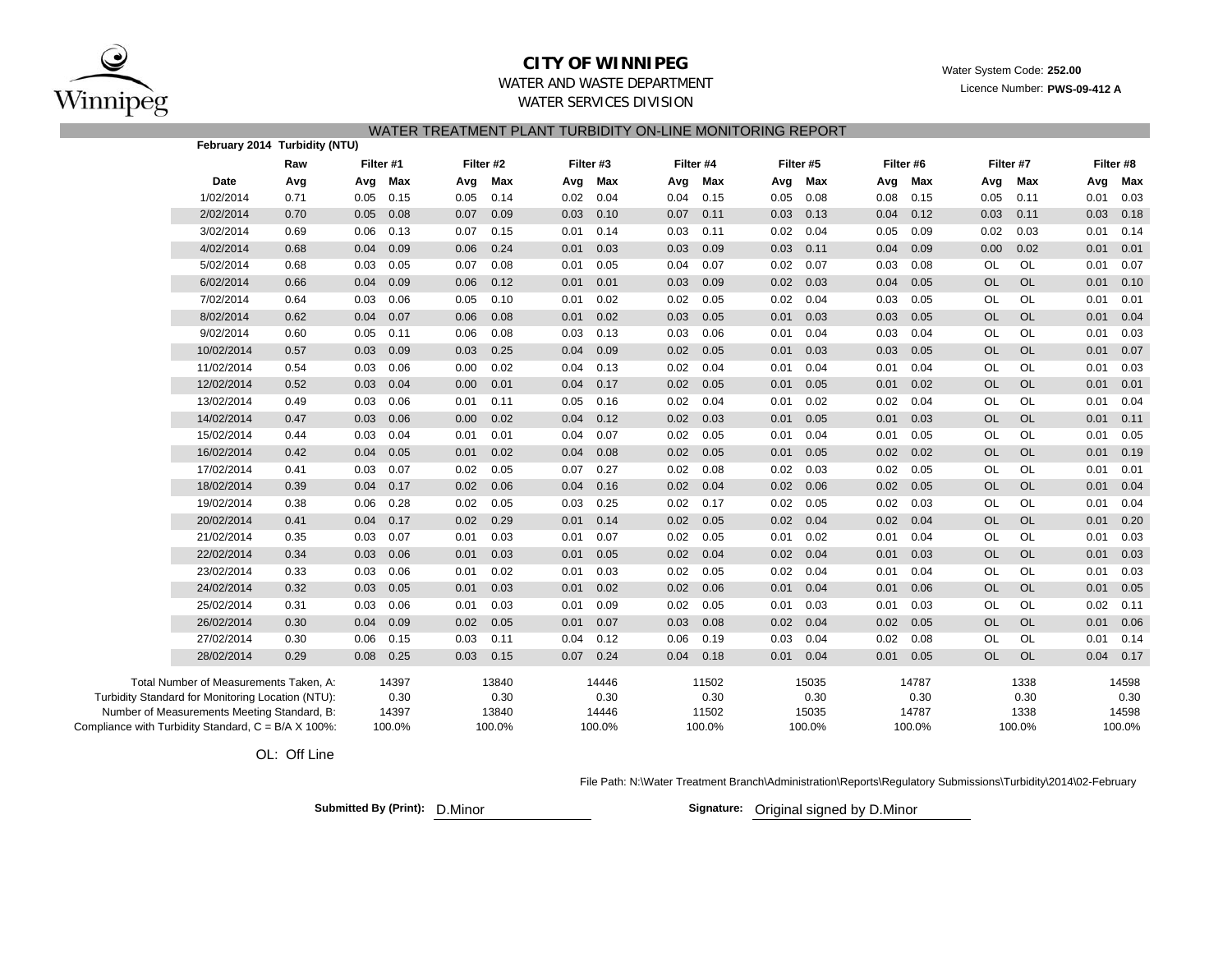

# WATER AND WASTE DEPARTMENT ENVIRONMENTAL STANDARDS DIVISION

|                                                       | WATER TREATMENT PLANT CHLORINE GRAB MONITORING REPORT |                                                          |                                                          |                                 |  |  |  |  |  |  |  |  |
|-------------------------------------------------------|-------------------------------------------------------|----------------------------------------------------------|----------------------------------------------------------|---------------------------------|--|--|--|--|--|--|--|--|
| Water System Code: 252.00<br>Licence No. PWS-09-412 A |                                                       | <b>Deacon Booster Pumping</b><br><b>Station Branch 1</b> | <b>Deacon Booster Pumping</b><br><b>Station Branch 2</b> |                                 |  |  |  |  |  |  |  |  |
| <b>Date</b>                                           | <b>Free Chlorine</b><br>(mg/L)                        | <b>Total Chlorine</b><br>(mg/L)                          | <b>Free Chlorine</b><br>(mg/L)                           | <b>Total Chlorine</b><br>(mg/L) |  |  |  |  |  |  |  |  |
| 01-Feb-2014                                           | <b>NA</b>                                             | <b>NA</b>                                                | <b>NA</b>                                                | <b>NA</b>                       |  |  |  |  |  |  |  |  |
| 02-Feb-2014                                           | <b>NA</b>                                             | <b>NA</b>                                                | <b>NA</b>                                                | <b>NA</b>                       |  |  |  |  |  |  |  |  |
| 03-Feb-2014                                           | 1.13                                                  | 1.24                                                     | 1.15                                                     | 1.27                            |  |  |  |  |  |  |  |  |
| 04-Feb-2014                                           | 1.07                                                  | 1.29                                                     | 1.11                                                     | 1.25                            |  |  |  |  |  |  |  |  |
| 05-Feb-2014                                           | 1.10                                                  | 1.24                                                     | 1.08                                                     | 1.25                            |  |  |  |  |  |  |  |  |
| 06-Feb-2014                                           | 1.17                                                  | 1.30                                                     | 1.10                                                     | 1.29                            |  |  |  |  |  |  |  |  |
| 07-Feb-2014                                           | 1.23                                                  | 1.44                                                     | 1.24                                                     | 1.39                            |  |  |  |  |  |  |  |  |
| 08-Feb-2014                                           | <b>NA</b>                                             | <b>NA</b>                                                | <b>NA</b>                                                | <b>NA</b>                       |  |  |  |  |  |  |  |  |
| 09-Feb-2014                                           | <b>NA</b>                                             | <b>NA</b>                                                | <b>NA</b>                                                | <b>NA</b>                       |  |  |  |  |  |  |  |  |
| 10-Feb-2014                                           | 1.05                                                  | 1.24                                                     | 1.04                                                     | 1.24                            |  |  |  |  |  |  |  |  |
| 11-Feb-2014                                           | 1.13                                                  | 1.25                                                     | 1.13                                                     | 1.33                            |  |  |  |  |  |  |  |  |
| 12-Feb-2014                                           | 1.13                                                  | 1.31                                                     | 1.13                                                     | 1.29                            |  |  |  |  |  |  |  |  |
| 13-Feb-2014                                           | 1.00                                                  | 1.18                                                     | 1.04                                                     | 1.16                            |  |  |  |  |  |  |  |  |
| 14-Feb-2014                                           | 1.16                                                  | 1.35                                                     | 1.10                                                     | 1.34                            |  |  |  |  |  |  |  |  |
| 15-Feb-2014                                           | <b>NA</b>                                             | <b>NA</b>                                                | <b>NA</b>                                                | <b>NA</b>                       |  |  |  |  |  |  |  |  |
| 16-Feb-2014                                           | <b>NA</b>                                             | <b>NA</b>                                                | <b>NA</b>                                                | <b>NA</b>                       |  |  |  |  |  |  |  |  |
| 17-Feb-2014                                           | 1.02                                                  | 1.13                                                     | 1.02                                                     | 1.13                            |  |  |  |  |  |  |  |  |
| 18-Feb-2014                                           | 1.10                                                  | 1.17                                                     | 0.99                                                     | 1.19                            |  |  |  |  |  |  |  |  |
| 19-Feb-2014                                           | 1.14                                                  | 1.31                                                     | 1.04                                                     | 1.18                            |  |  |  |  |  |  |  |  |
| 20-Feb-2014                                           | 1.08                                                  | 1.30                                                     | 1.07                                                     | 1.28                            |  |  |  |  |  |  |  |  |
| 21-Feb-2014                                           | 1.07                                                  | 1.22                                                     | 1.09                                                     | 1.30                            |  |  |  |  |  |  |  |  |
| 22-Feb-2014                                           | <b>NA</b>                                             | <b>NA</b>                                                | <b>NA</b>                                                | <b>NA</b>                       |  |  |  |  |  |  |  |  |
| 23-Feb-2014                                           | <b>NA</b>                                             | <b>NA</b>                                                | <b>NA</b>                                                | <b>NA</b>                       |  |  |  |  |  |  |  |  |
| 24-Feb-2014                                           | 0.96                                                  | 1.14                                                     | 0.93                                                     | 1.06                            |  |  |  |  |  |  |  |  |
| 25-Feb-2014                                           | 1.05                                                  | 1.23                                                     | 1.15                                                     | 1.27                            |  |  |  |  |  |  |  |  |
| 26-Feb-2014                                           | 1.12                                                  | 1.25                                                     | 1.11                                                     | 1.28                            |  |  |  |  |  |  |  |  |
| 27-Feb-2014                                           | 1.04                                                  | 1.24                                                     | 1.11                                                     | 1.28                            |  |  |  |  |  |  |  |  |
| 28-Feb-2014                                           | 1.14                                                  | 1.29                                                     | 1.13                                                     | 1.27                            |  |  |  |  |  |  |  |  |
| Total number of measurements taken, A:                | 20                                                    |                                                          | 20                                                       |                                 |  |  |  |  |  |  |  |  |
| Chlorine Standard for Monitoring Location (mg/L):     | 0.50                                                  |                                                          | 0.50                                                     |                                 |  |  |  |  |  |  |  |  |
| Number of measurements meeting standard, B:           | 20                                                    |                                                          | 20                                                       |                                 |  |  |  |  |  |  |  |  |
| Compliance with Chlorine Standard, C= B/A X 100%:     | 100%                                                  |                                                          | 100%                                                     |                                 |  |  |  |  |  |  |  |  |

NS: No Sample NA: Not Analyzed OL: Off-Line

| <b>Comments:</b> | <b>Report Compiled By:</b> | K. Wazny |  |
|------------------|----------------------------|----------|--|
|                  |                            |          |  |

**Approved in LIMS By: S. Fletcher/A. Vanderstel**

Date Approved: 4-Mar-14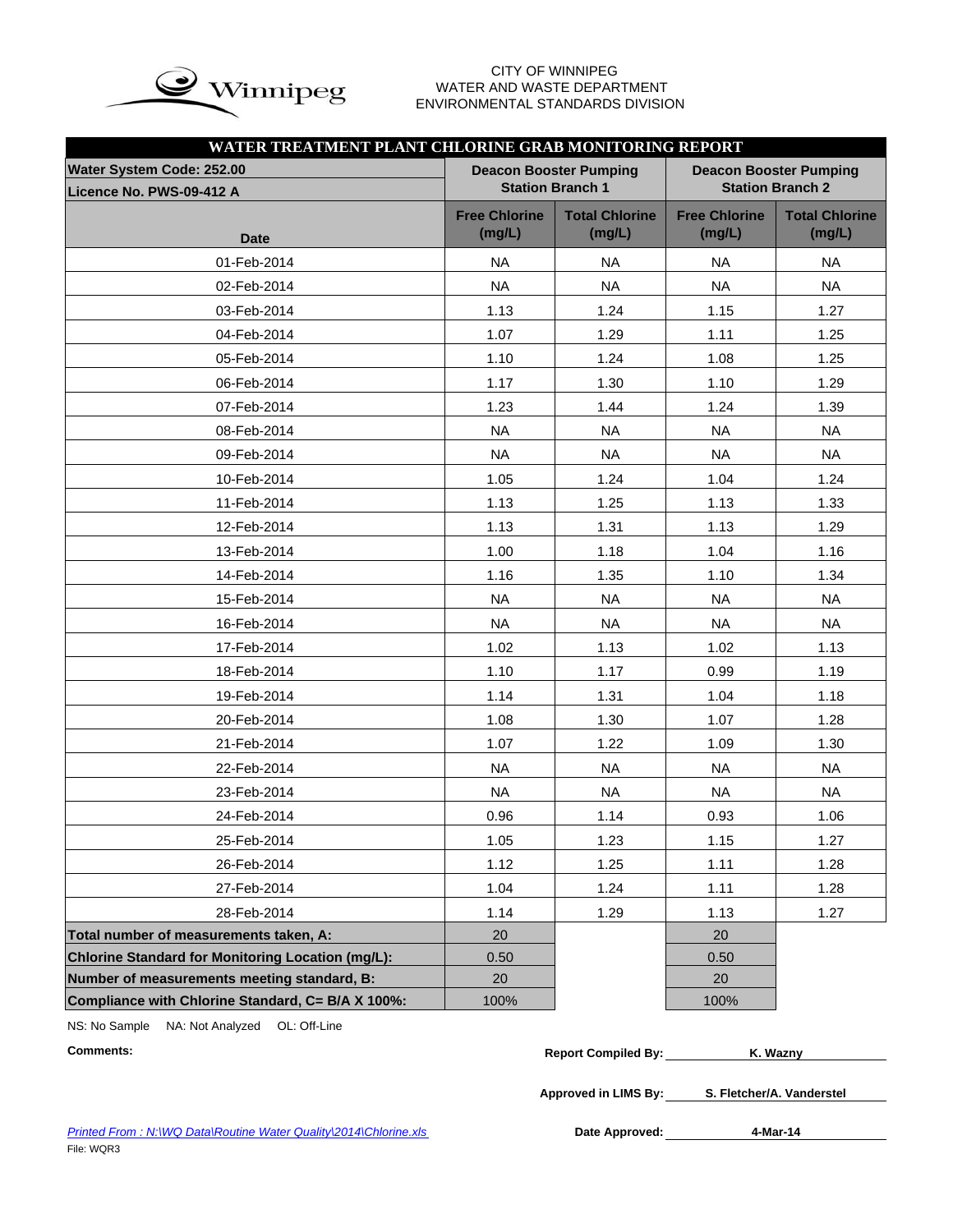

# **City of Winnipeg**

Water and Waste Department Water Services Division

## WATER TREATMENT PLANT FREE CHLORINE ON-LINE MONITORING REPORT Deacon Booster Pumping Station

Water System Code: **252.00** Licence Number: **PWS-09-412 A** Report Created: 01 March 2014

Report Period: February 2014

|            |         | <b>BRANCH1</b><br>[mg/L] |         | <b>BRANCH2</b><br>[mg/L] |  |  |  |  |
|------------|---------|--------------------------|---------|--------------------------|--|--|--|--|
| Date       | Average | Minimum                  | Average | Minimum                  |  |  |  |  |
| 01/02/2014 | 1.21    | 1.01                     | 1.26    | 1.07                     |  |  |  |  |
| 02/02/2014 | 1.05    | 0.94                     | 1.09    | 0.96                     |  |  |  |  |
| 03/02/2014 | 1.01    | 0.91                     | 1.05    | 1.01                     |  |  |  |  |
| 04/02/2014 | 1.02    | 0.91                     | 1.04    | 0.97                     |  |  |  |  |
| 05/02/2014 | 1.07    | 0.97                     | 1.06    | 0.97                     |  |  |  |  |
| 06/02/2014 | 1.10    | 1.02                     | 1.02    | 0.93                     |  |  |  |  |
| 07/02/2014 | 1.21    | 1.03                     | 1.17    | 0.92                     |  |  |  |  |
| 08/02/2014 | 1.12    | 1.05                     | 1.15    | 1.08                     |  |  |  |  |
| 09/02/2014 | 1.11    | 1.03                     | 1.08    | 0.96                     |  |  |  |  |
| 10/02/2014 | 1.07    | 1.00                     | 1.03    | 0.95                     |  |  |  |  |
| 11/02/2014 | 1.04    | 0.95                     | 1.06    | 0.89                     |  |  |  |  |
| 12/02/2014 | 1.01    | 0.74                     | 1.10    | 0.96                     |  |  |  |  |
| 13/02/2014 | 1.03    | 0.66                     | 1.02    | 0.93                     |  |  |  |  |
| 14/02/2014 | 1.07    | 0.73                     | 1.11    | 0.94                     |  |  |  |  |
| 15/02/2014 | 1.24    | 0.87                     | 1.03    | 0.81                     |  |  |  |  |
| 16/02/2014 | 1.00    | 0.77                     | 0.91    | 0.76                     |  |  |  |  |
| 17/02/2014 | 1.03    | 0.93                     | 0.95    | 0.82                     |  |  |  |  |
| 18/02/2014 | 1.04    | 0.91                     | 0.95    | 0.87                     |  |  |  |  |
| 19/02/2014 | 1.06    | 0.86                     | 0.93    | 0.84                     |  |  |  |  |
| 20/02/2014 | 0.95    | 0.70                     | 0.93    | 0.78                     |  |  |  |  |
| 21/02/2014 | 1.08    | 0.84                     | 1.04    | 0.90                     |  |  |  |  |
| 22/02/2014 | 1.10    | 0.93                     | 0.93    | 0.84                     |  |  |  |  |
| 23/02/2014 | 1.06    | 0.85                     | 0.93    | 0.82                     |  |  |  |  |
| 24/02/2014 | 1.12    | 0.89                     | 1.01    | 0.84                     |  |  |  |  |
| 25/02/2014 | 1.20    | 1.03                     | 1.17    | 1.08                     |  |  |  |  |
| 26/02/2014 | 1.09    | 0.91                     | 1.11    | 0.98                     |  |  |  |  |
| 27/02/2014 | 1.13    | 0.97                     | 1.17    | 1.04                     |  |  |  |  |
| 28/02/2014 | 1.09    | 0.89                     | 1.11    | 1.02                     |  |  |  |  |
|            |         |                          |         |                          |  |  |  |  |

| Total Number of Measurements, A:            | 19439 | 19439 |
|---------------------------------------------|-------|-------|
| Minimum Free Chlorine Standard:             | 0.50  | 0.50  |
| Number of Measurements Meeting Standard, B: | 19439 | 19439 |
| COMPLIANCE, $C = B/A \times 100\%$ :        | 100.0 | 100.0 |
|                                             |       |       |

File Path: N:\Water Treatment Branch\Administration\Reports\Regulatory Submissions\Chlorine\2014\02-February

Submitted By (Print): D.Minor

Signature: Original signed by D.Minor